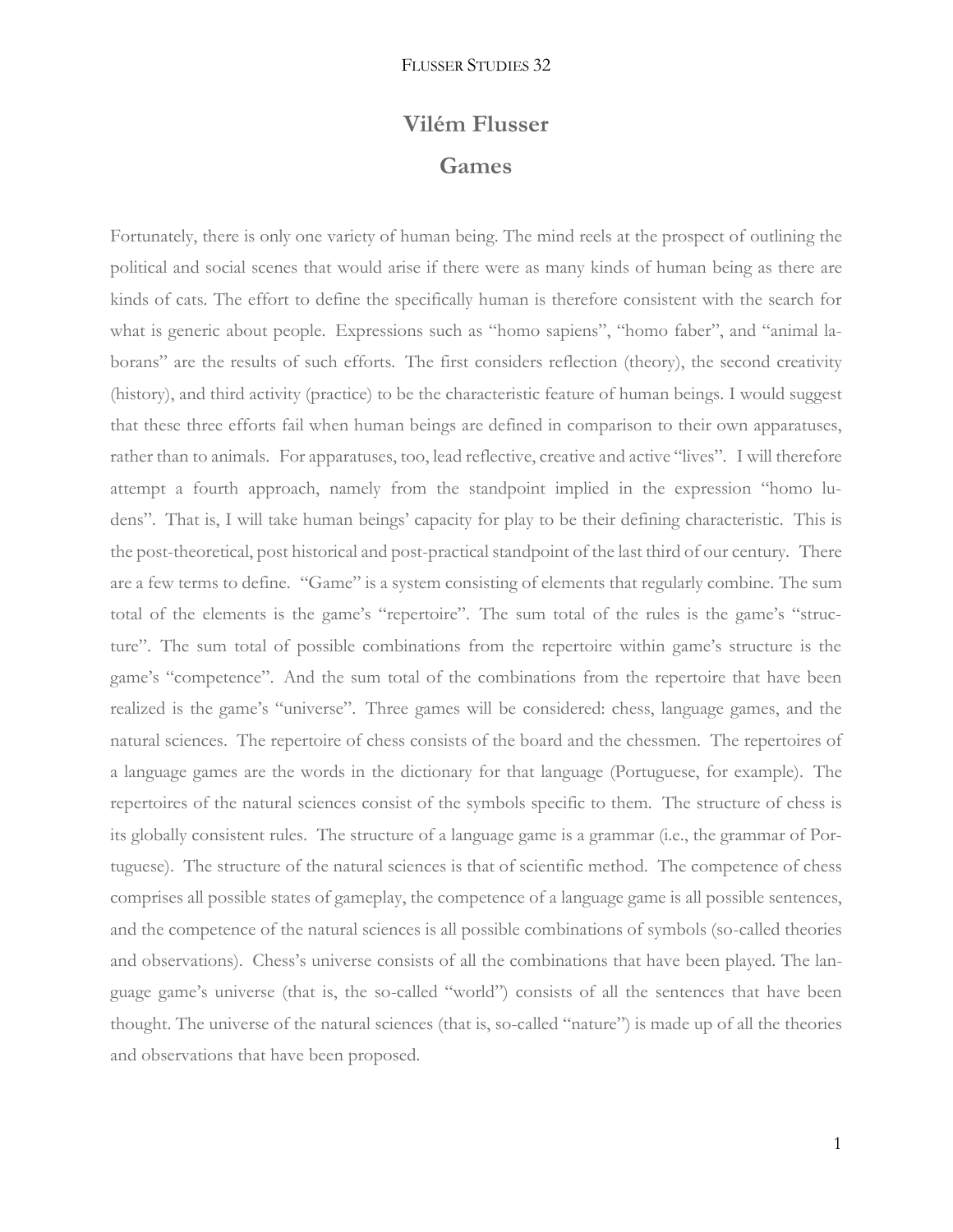## FLUSSER STUDIES 32

A distinction is to be made between closed and open games. A game is "closed" if its repertoire and structure are fixed; otherwise, it is "open". Chess is a closed game; language games and the natural sciences are open games. Closed games can be opened (if, for example, we added an elephant between the rook and the knight). So long as this does not happen, the competence and universe are the same. At some point (in a few million years) all possible chess moves will have been made. Chess's competence will be exhausted, and the universe of chess will no longer expand. The last synthesis in Hegel (and actually in Marx as well) signifies such competence being exhausted, the universe of the mind fixed in place. But that is an error, because the mind is open. There is no need to open it in order to avoid the last synthesis (paradise). Competence of mind is not necessarily the same the "the world". Mind continues to become more competent and the world continues to expand.

Open games are infinite, but not all-encompassing. An all-encompassing game (a game of games) would have an all-encompassing repertoire and an all-encompassing structure, therefore everything would be an element and everything would be a rule. So rather than having an all-encompassing competence (being all-powerful), the game would be incompetent, because when everything is a rule, everything is permitted. And it would have no all-encompassing universe (cosmos), but rather no universe at all, for it would be chaotic. If the game of games were a concept of God, then God would not be all-powerful, but powerless, and he would not be everywhere, but nowhere. Because there can be no cosmos (for that would be the universe of an impossible game of all games), every open game has its specific competence and its specific universe. For example, language games are competent for a universe that is different from that of painting, even though both games, because they are open, may be infinite.

Open games change their repertoire in two ways: by expansion and reduction. To expand a repertoire means to assimilate new elements. The new elements come from outside the game, although possibly from other games. Such elements, foreign to the game, are "noise" for this game. To expand the repertoire means to assimilate noises. The production of noises in a game is "poetry". Poets expand the repertoire of their game, heighten its competence and augment its universe. Every open game (thinking, natural sciences, painting, music) has a poetry of its own.

To reduce a repertoire is to transform elements into noises. Let this kind of game be "philosophy" or "game criticism". The criteria of philosophy are the elements found in the game that are superfluous (redundant) or destructive (contradictory). Philosophers reduce the repertoire of the game and thereby expand its competence and universe. The relationship between poetry and philosophy is more complex, however. All poetry is philosophical, for the new sounds expose contradictions and